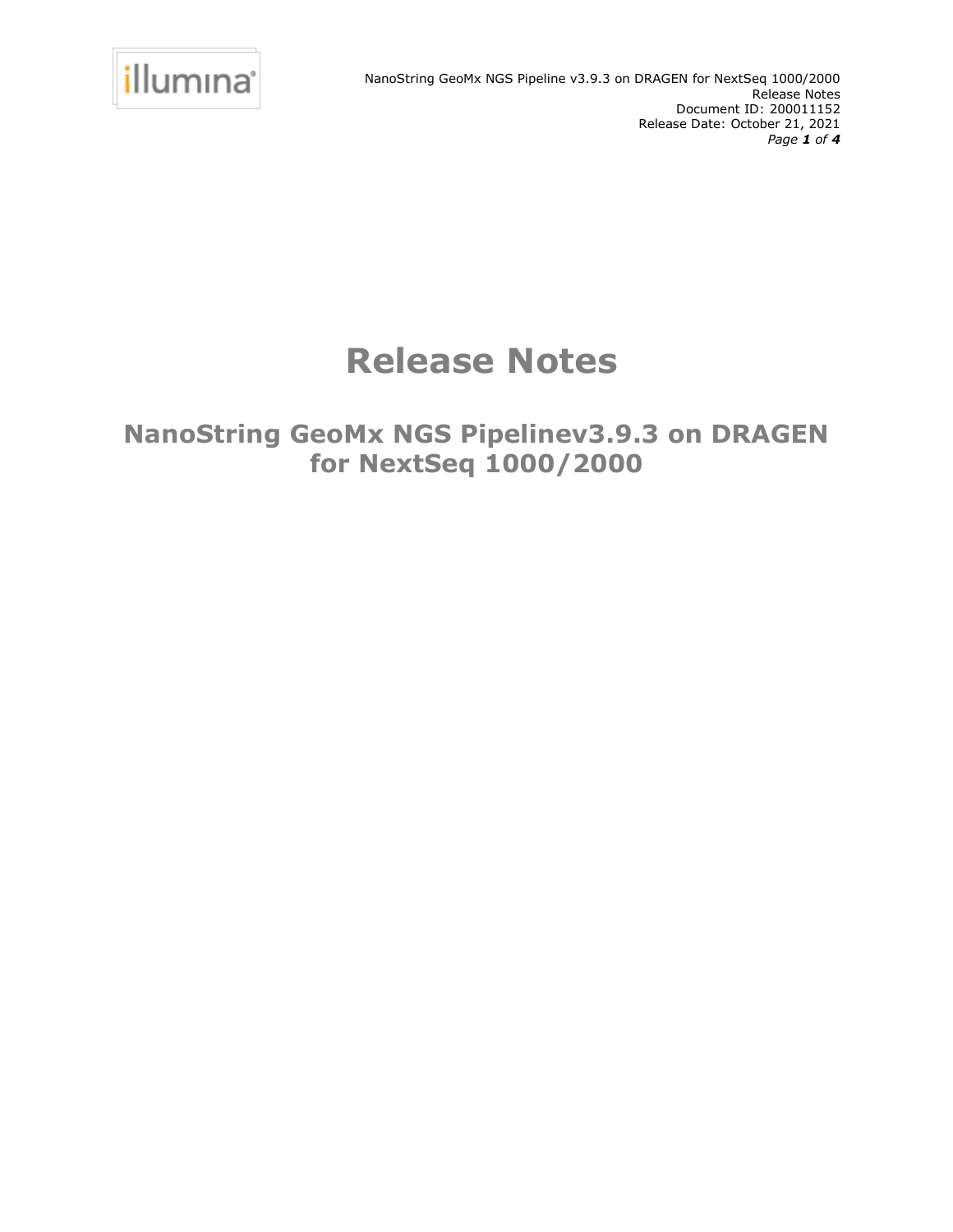

### **INTRODUCTION**

These Release Notes detail the initial release of the NanoString GeoMx NGS Pipeline on DRAGEN for NextSeq 1000/2000.

### **INSTALLATION INSTRUCTIONS**

DRAGEN v3.9.3 is compatible with Control Software 1.2 and 1.3. For information regarding compatibility with other Control Software versions, please reference the NextSeq 1000/2000 Compatible Products page on the Illumina support site. If you would like to update the control software, please follow the steps detailed in 1000000160800 v00.

# **ONLINE INSTALLATION WITH V1.3 CONTROL SOFTWARE**

### \* **These instructions are intended for online installation of DRAGEN pipelines with v1.3 Control Software and beyond**

Starting with v1.3 Control Software, cloud-based updates for DRAGEN are enabled.

- 1. Make sure that you have the password to the ilmnadmin account.
- 2. Log in to the ilmnadmin account:
	- a. If you are already logged in as ilmnuser and in control software, select the control software menu, and then select **Exit Application** to access the desktop.
	- b. Select the power button icon in the upper right corner and log out of ilmnuser.
	- c. After you are on the login screen, select ilmnadmin, and then enter the password to log in.
	- d. The control software automatically launches once you are logged in.
- 3. Select the **DRAGEN** screen in the control software.
- 4. Click on **check online** button in the DRAGEN workflows section.
- 5. A modal will pop up showing which workflows have an update available for installation.
- 6. Select which pipelines you would like to update.
	- **a. NOTE: For Online Updates, DRAGEN BCL Convert must be installed before or with other workflows of the same DRAGEN Version**
- 7. Select download and install.
- 8. You will be prompted to enter the admin password once the download completes and proceeds to install
- 9. After installation is complete, you will be navigated back to the DRAGEN screen and can view the updated list of installed DRAGEN workflows.

# **OFFLINE INSTALLATION/ INSTALLATION WITH V1.2 CONTROL SOFTWARE**

### \* **These instructions are intended for offline installation of DRAGEN pipelines or installation with v1.2 Control Software (whether online or offline)**

1. Make sure that you have the password to the ilmnadmin account.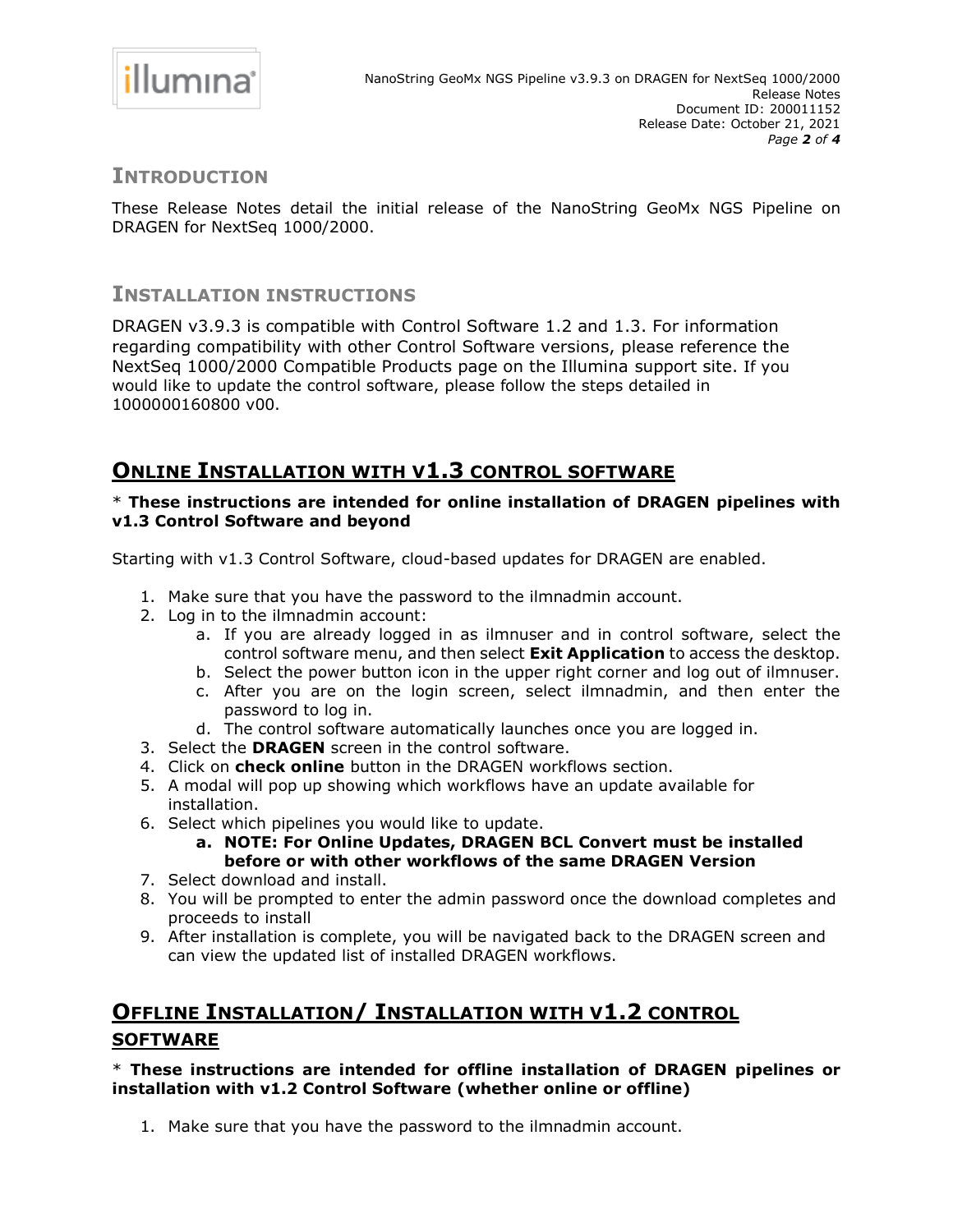

- 2. Log in to the ilmnadmin account:
	- a. If you are already logged in as ilmnuser and in control software, select the control software menu, and then select **Exit Application** to access the desktop.
	- b. Select the power button icon in the upper right corner and log out of ilmnuser.
	- c. After you are on the login screen, select ilmnadmin, and then enter the password to log in.
	- d. The control software automatically launches once you are logged in.
- 3. The DRAGEN Amplicon installation requires up to 1 GB of free space on your desktop if DRAGEN BCL Convert is already installed. DRAGEN BCL Convert installation requires 8 GB of free space on your desktop.
	- a. To access your desktop, select the control software menu in the control software, and then select **Minimize Application**.
	- b. Delete or transfer files off the desktop that are not needed.
	- c. Empty trash to free space from the drive.
		- i. Select **Applications**, and then **Files** from the upper left corner of the desktop to launch the file explorer.
		- ii. On the left panel of the file explorer, right click the Trash icon and select **Empty Trash**.
- 4. Launch Chromium to download the software upgrade installers from the Illumina Support Site.
	- a. While in desktop view, open the Applications menu on the upper left corner. Select **Internet**, and then select **Chromium**.
		- **i. Note: After launching Chromium, you may receive a prompt to unlock your login keyring. You can safely ignore and cancel out of the prompt.**
	- b. Use Chromium to browse to the NextSeq 1000 and 2000 Software Downloads page on the Illumina Support Site.
- 5. Download the DRAGEN upgrade installers from the Illumina Support Site and save them to the desktop. **Do not extract these files; leave them as .tar.gz**
	- **a. Note: at minimum, you must download and install the DRAGEN BCL Convert update.**
- 6. After the files have finished downloading to the desktop, maximize the control software by selecting it from the toolbar.

### **7. Install DRAGEN workflows**

- a. Select the control software menu, then select **DRAGEN**.
- b. In the Version section, select **Browse for New Version**.
- c. In the browse window, navigate to the desktop and double-click the DRAGEN Amplicon workflow \*.tar.gz package.
	- **i. Note: DRAGEN BCL Convert must be installed before other workflows**
- d. In the control software DRAGEN window, select **Install**.
- e. At the login prompt, enter the ilmnadmin password.
- f. Confirm that NanoString GeoMx NGS Pipeline on DRAGEN is updated to 3.9.3.

### **FEATURES**

• The "NanoString GeoMx® NGS Pipeline on DRAGEN" supports an integrated workflow between the NanoString GeoMx® DSP platform and the NextSeq 1000/2000